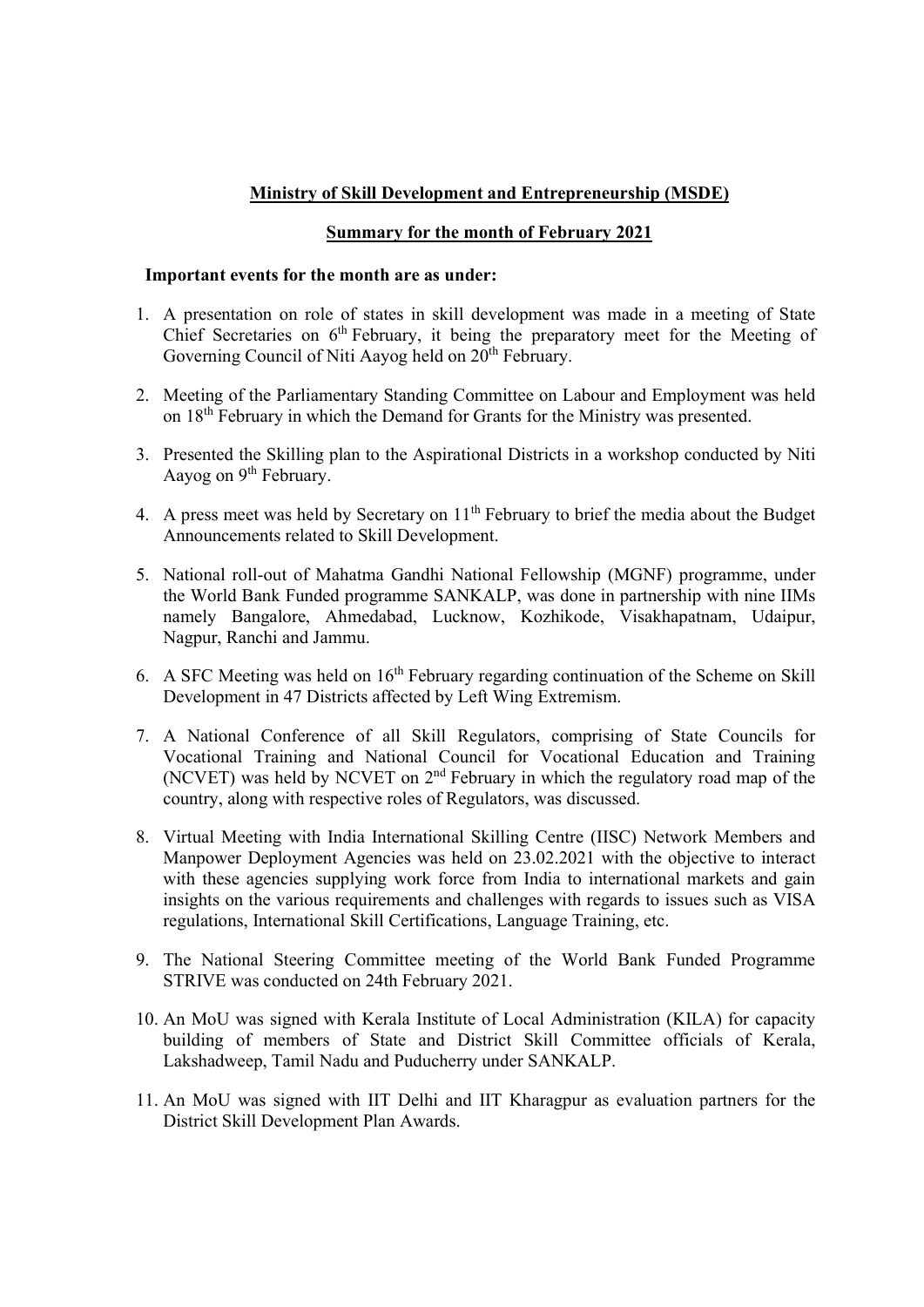- 12. Training on Gender Sensitisation and Prevention of Sexual Harassment at workplace, under SANKALP, in partnership with Management & Entrepreneurship and Professional Skills Council (MEPSC), was inaugurated.
- 13. Cluster based Training of Trainers (ToT), in partnership with GIZ Indo German Programme for Vocational Education and Training, Maharashtra Skill Development Society and Automotive Skills Development Council, was inaugurated.
- 14. 1<sup>st</sup> India-Japan JWG meeting pertaining to "Specified Skilled Workers (SSW)" was held on 8th February. Tentative plan for operationalizing the pilot batch program under SSW was sent to MEA.
- 15. The Apex Committee in the Directorate General of Training (DGT) for regulating its functioning as an Awarding Body under the new regulations of NCVET was constituted.
- 16. The meetings of  $40<sup>th</sup>$  Executive Committee and  $35<sup>th</sup>$  Governing Council of Indian Institute of Entrepreneurship (IIE), Guwahati were held under the Chairmanship of Secretary, MSDE on 16<sup>th</sup> February.
- 17. A meeting to review the progress of implementation of Skill Development programmes in Jammu & Kashmir and Ladakh, was taken on  $10^{th}$  February.
- 18. A consultative meeting chaired by Hon'ble Minister of Skill Development and Entrepreneurship was held on 23rd February to discuss the setting up of India's first National Skill University in Varanasi. The meeting was attended by officers from MSDE, NCVET, M/o Education and UGC.
- 19. The 6th meeting of the National Skills Qualification Committee (NSQC) was held on  $25<sup>th</sup>$  February, wherein ten Qualifications were placed for approval. The Committee approved nine Qualifications, while one Qualification was conditionally approved. With this, a total number of 4137 qualifications have been aligned to NSQF. Further, the Committee also ratified the deactivation of qualifications related to healthcare sector based on MoHFW comments.
- 20. A series of advocacy and clarification workshops were conducted on 2<sup>nd</sup> February by NCVET for clarifying the new skill regulatory regime, including standardized certification, wherein various awarding bodies and states participated.
- 21. As part of MSDEs contribution to the Toy Story, a Concept Note on Scheme on Skilling for Toy Industries was finalised and sent for comments.
- 22. As an effort for achieving Atmanirbharta in Defence Production, Concept Note for a new programme on skilling for defence industry (named NIPUN) was finalised and sent to Defence Public Sector Undertakings for comments.
- 23. An Online Blended learning Training of Master Trainers of NSTIs/ITIs (Govt. & Pvt.) was organized by Central Staff Training and Research Institute (CSTARI) in six most